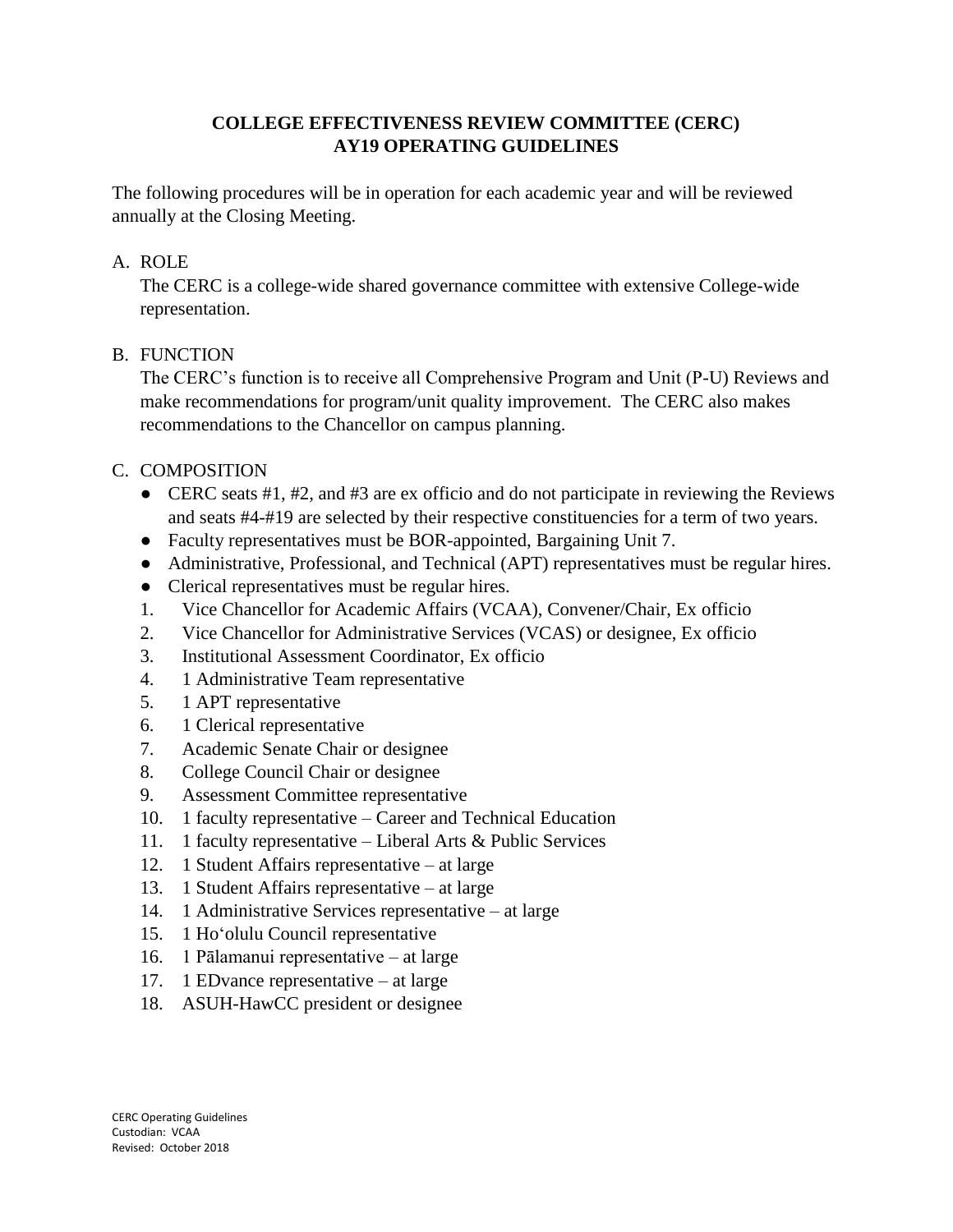### D. SELECTION OF CERC MEMBERS

- 1. The Chair of CERC will issue a call to the campus for CERC members to be selected; names must be forwarded to the Chair by the first Friday of December or other date designated by the Chair.
- 2. By the first Friday of December or other date designated by the Chair, if there are any unfilled seats on the CERC, the Chair will attempt to fill vacancies.

## E. POLICIES AND PROCEDURES

- 1. CERC members shall use a designated evaluation tool to objectively read and evaluate all Comprehensive Program and Unit Reviews, based on the evidence presented and the best interests of the College.
- 2. CERC members deliberate as a body, composing a Response Memo with recommendations for continuous quality improvement for each program and unit, to be sent to the initiators and writers.
- 3. The CERC will review the Assessment Committee's Summary Memo to College Council and as appropriate will include its findings in CERC's recommendations to the Council.
- 4. The CERC will annually submit an Executive Summary of its Response Memos to the College Council for inclusion in the Council's Institutional Planning recommendations to the Chancellor.
- 5. The CERC annually will review the College Council's feedback to its Executive Summary.

# F. TIMELINE

# November to December

- 1. Comprehensive Program and Unit Reviews are due as a single electronic Word document to the respective program Division Chairs (DC), or Administrator for units without DCs.
- 2. The Chair of CERC issues campus-wide call for seats #4-#19 to be selected by their constituencies.
- 3. Names of CERC members in seats #4-#19 are selected by their constituencies.
- 4. Comprehensive Program and Unit Reviews are posted to the College's Program and Unit Review website.

### **January to April**

- 1. The CERC is convened for an organization meeting by the VCAA.
- 2. CERC members do independent evaluations using a designated evaluation tool.
- 3. CERC members deliberate as a body and the Committee as a whole responds to initiators and writers of each program and unit with written feedback for quality improvements.
- 4. The CERC meets to discuss planning priorities.
- 5. The CERC's evaluations are finished and submitted to the Chancellor by April 1st.
- 6. The CERC reports to the College Council at its April meeting on evaluation of each program or unit, which will be included in Institutional Planning and recommendations to the Chancellor.